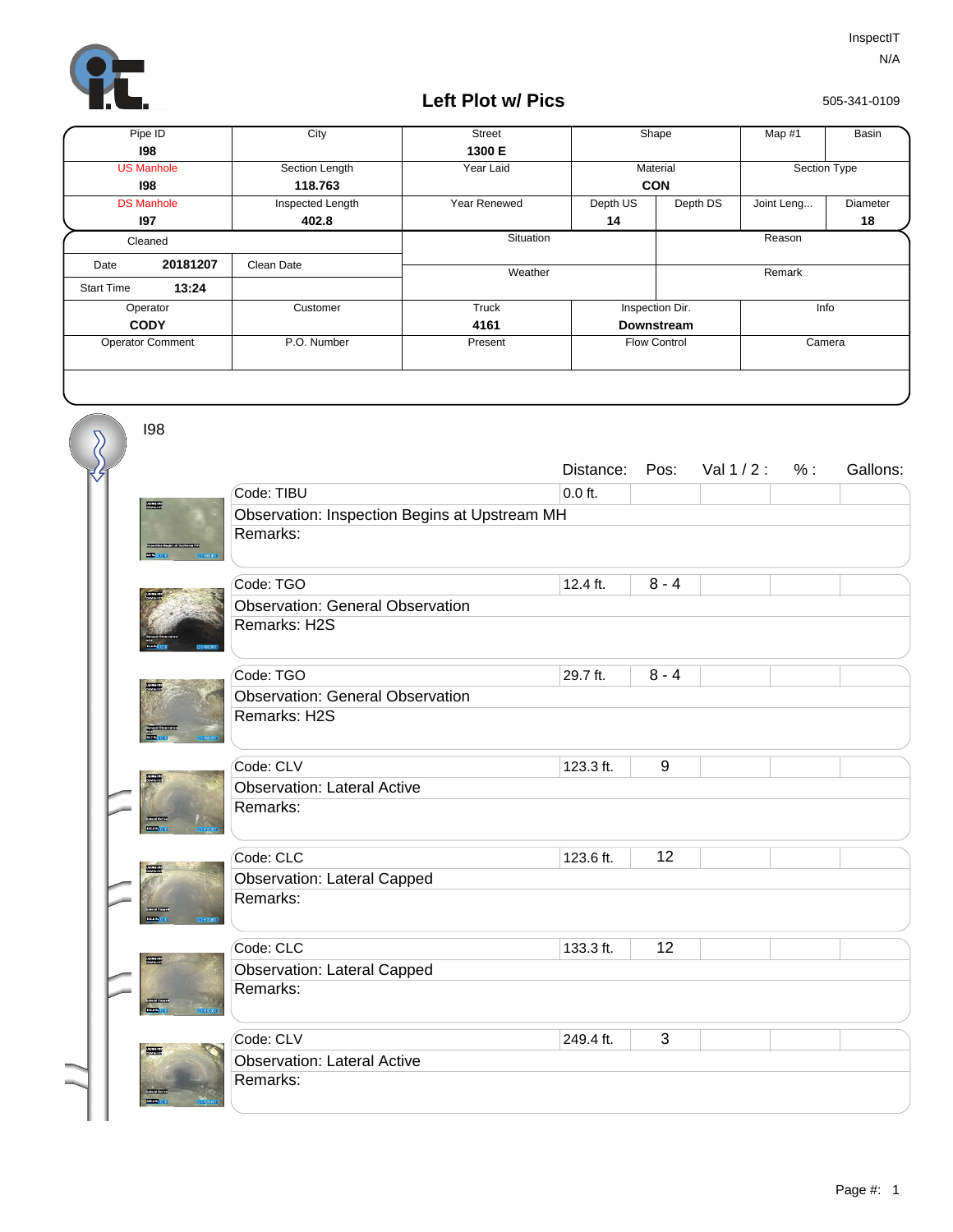

Remarks:

I97

spectrum of the minimality<br>senant production of the

## **Left Plot w/ Pics**

505-341-0109

|                            | City                                          | <b>Street</b> |                     | Shape           | Map #1     | <b>Basin</b>    |  |
|----------------------------|-----------------------------------------------|---------------|---------------------|-----------------|------------|-----------------|--|
| 198                        |                                               | 1300 E        |                     |                 |            |                 |  |
| <b>US Manhole</b>          | Section Length                                | Year Laid     |                     | Material        |            | Section Type    |  |
| 198                        | 118.763                                       |               | <b>CON</b>          |                 |            |                 |  |
| <b>DS Manhole</b>          | Inspected Length                              | Year Renewed  | Depth US            | Depth DS        | Joint Leng | <b>Diameter</b> |  |
| 197                        | 402.8                                         |               | 14                  |                 |            | 18              |  |
| Cleaned                    |                                               | Situation     |                     | Reason          |            |                 |  |
| 20181207<br>Date           | Clean Date                                    | Weather       |                     |                 | Remark     |                 |  |
| 13:24<br><b>Start Time</b> |                                               |               |                     |                 |            |                 |  |
| Operator                   | Customer                                      | <b>Truck</b>  |                     | Inspection Dir. | Info       |                 |  |
| <b>CODY</b>                |                                               | 4161          | <b>Downstream</b>   |                 |            |                 |  |
| <b>Operator Comment</b>    | P.O. Number                                   | Present       | <b>Flow Control</b> |                 |            | Camera          |  |
|                            |                                               |               |                     |                 |            |                 |  |
|                            |                                               |               |                     |                 |            |                 |  |
|                            |                                               |               |                     |                 |            |                 |  |
|                            | Code: TPP                                     |               | 372.0 ft.           | $10 - 2$        |            |                 |  |
|                            |                                               |               |                     |                 |            |                 |  |
|                            | <b>Observation: Point Repair Patch Repair</b> |               |                     |                 |            |                 |  |
|                            | Remarks: OLD REPAIR                           |               |                     |                 |            |                 |  |
|                            |                                               |               |                     |                 |            |                 |  |
|                            | Code: TGO                                     |               | 402.1 ft.           | $7 - 5$         |            |                 |  |
| UNIVERSITY.<br>OENVALUES   | <b>Observation: General Observation</b>       |               |                     |                 |            |                 |  |
|                            | Remarks: H2S IN MH                            |               |                     |                 |            |                 |  |
|                            |                                               |               |                     |                 |            |                 |  |
|                            | Code: TIED                                    |               | 402.8 ft.           |                 |            |                 |  |